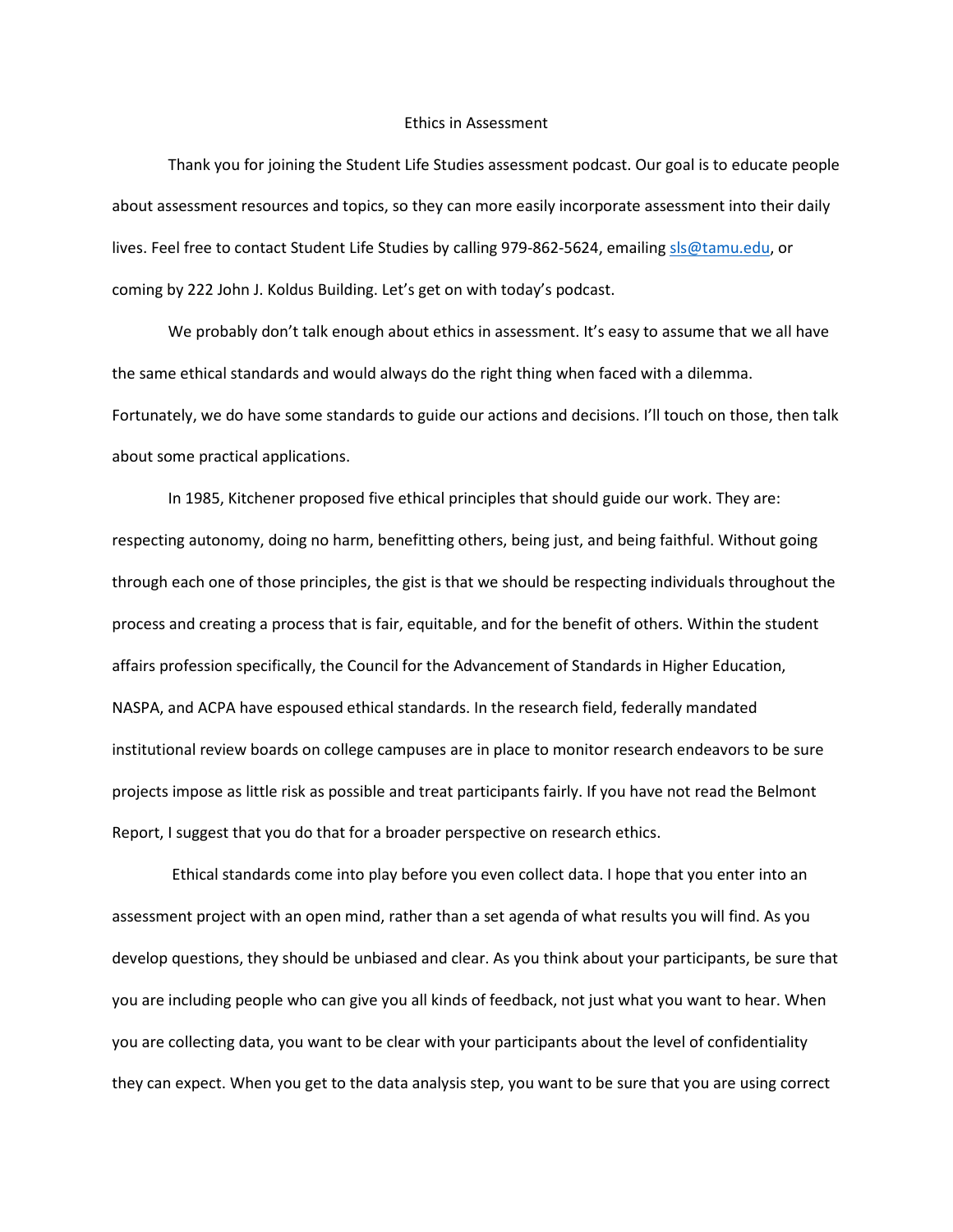methodology and are not over or understating the meaning of the results. You do not want to overstretch the interpretation of your results, for example, by implying causation when there might only be correlation. When you report your findings, you also want to be fair and accurate to not mislead your stakeholders. As you get to the step of using data in decision-making and change, be sure that you think broadly about the impact decisions may have on particular groups of people that you may not have initially thought about.

That leads me to a couple of thoughts about the relationship between you and your participants. There is probably a power differential between you and the people you are asking to participate. For example, it may be a fairly close relationship if you advise or supervise the students who you want to participate in a focus group. But, it could be fairly distant if you are asking a random sample of students to take an electronic survey—you may not know any of them, and they may or may not know who you are. It is your responsibility to minimize any real or perceived coercion for particiaption. In addition, you need to be culturally competent, especially if you are doing assessment around diversity, climate, or social justice. Understanding how different groups perceive assessment, as well as their comfort level providing feedback is important. There is not always a sense of trust about assessment being done, and some people prefer and value different methods of communication. Understanding and articulating your own identity in relation to the topic, as well as your participants, will make the process smoother from the beginning.

How do you make sure that you stay on the ethical path throughout the process? One of the best ways is to have multiple people working on a project. You come to a project with your own identity, perspective, and knowledge. Because you cannot think of everything all the time, having several minds contributing to the process will help to bring ethical questions to the forefront. There might be people who are experts on the topic, on your audience, or in the methodology you choose. You might realize there was implicit bias in your questions or your participant list, but you might also see broader